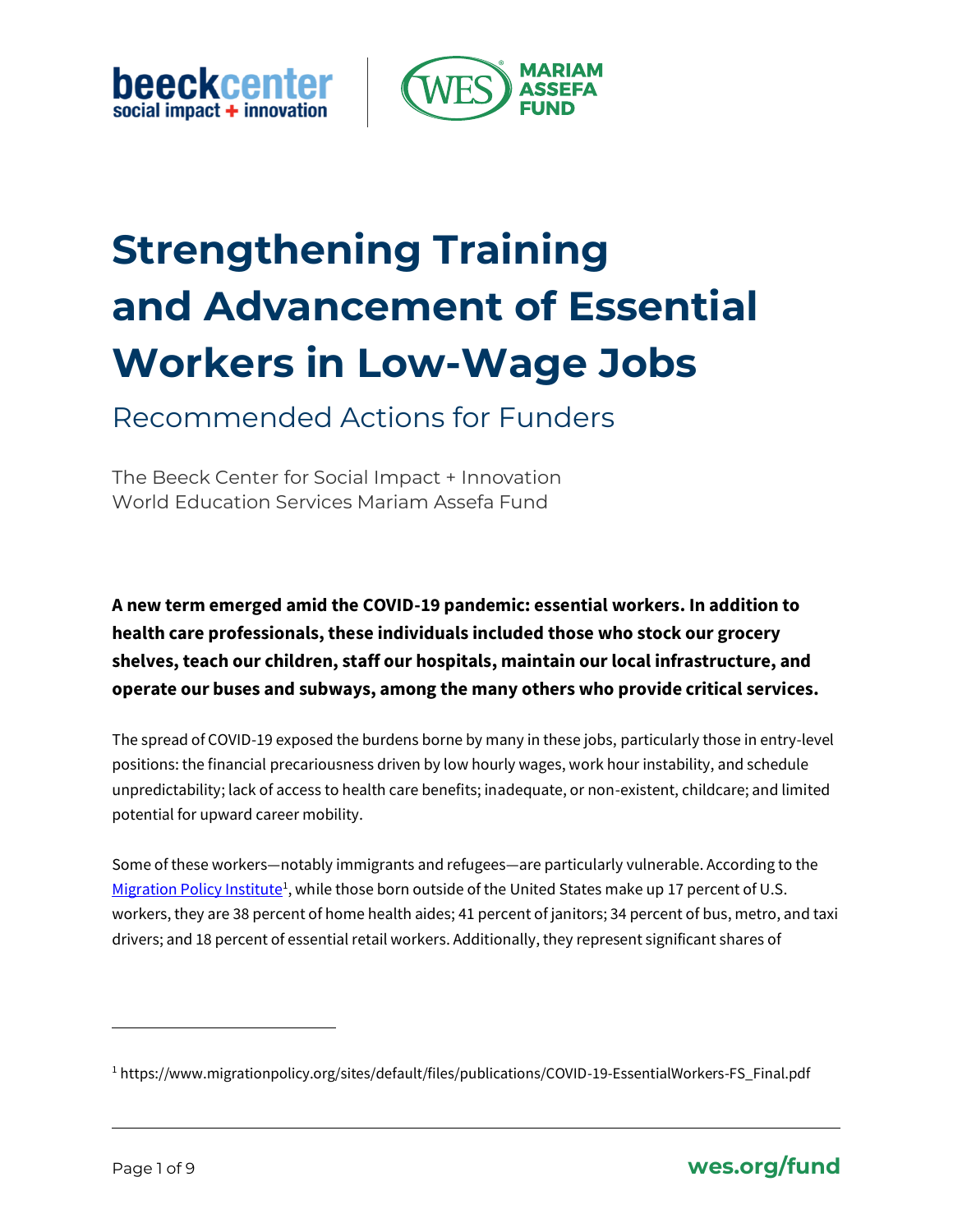



workers cleaning hospital rooms, staffing stores, and producing food. MPI also notes that an additional six million immigrants work in industries hardest hit by the pandemic's economic repercussions.

In actuality, the pandemic has only heightened the structural barriers and challenges already facing immigrants and refugees who are seeking to build a life in the U.S. These newcomers need "quality" jobs those that offer growth potential and access to higher wages—to accomplish their goal. However, the current workforce, educational, and support systems include few paths or incentives to help newcomers achieve these goals and forge meaningful careers.

To build back better, **we need these systems to change.** All workers should be able to achieve economic mobility and access better paying, more resilient jobs that can withstand changes in our workforce and economy. To reach this goal, more and different types of capital are needed to generate workforce development, training, learning, and support services that better meet the needs of immigrant and refugee workers.

Over the past 12 months, the [Beeck Center for Social Impact + Innovation](https://beeckcenter.georgetown.edu/) at Georgetown University, with the support of th[e World Education Services Mariam Assefa Fund,](https://www.wes.org/fund/) explored ways in which catalytic financing tools could increase and adapt the capital available to advance the training and development of entry-level essential workers.

During this process, we collaborated closely with experts from three key stakeholder groups: workforce training, immigrant integration, and finance. We sought their insights for our research and tested our hypotheses through a series of interviews and interactive workshops. In this way, we identified prospective financing options that have potential for scale, and key elements of program design which funders and investors can support to ensure that workforce initiatives deliver maximum impact.

## **1. Key Takeaways on Current Workforce Financing Context**

The workforce development field is large and scattered with many players, misaligned incentives, and fragmented funding. Historically, government at the federal, state, and local levels has been the primary funder of workforce training, especially non-professional programs. This work has been supplemented by philanthropic donors with targeted initiatives, by labor unions focused on specific industries and sectors, and by a few large companies which have established upskilling opportunities for their employees. Of the more than \$300 billion spent annually on workforce training programs, employers' share has steadily declined in recent years. When employers make investments in training, it is primarily for the benefit of

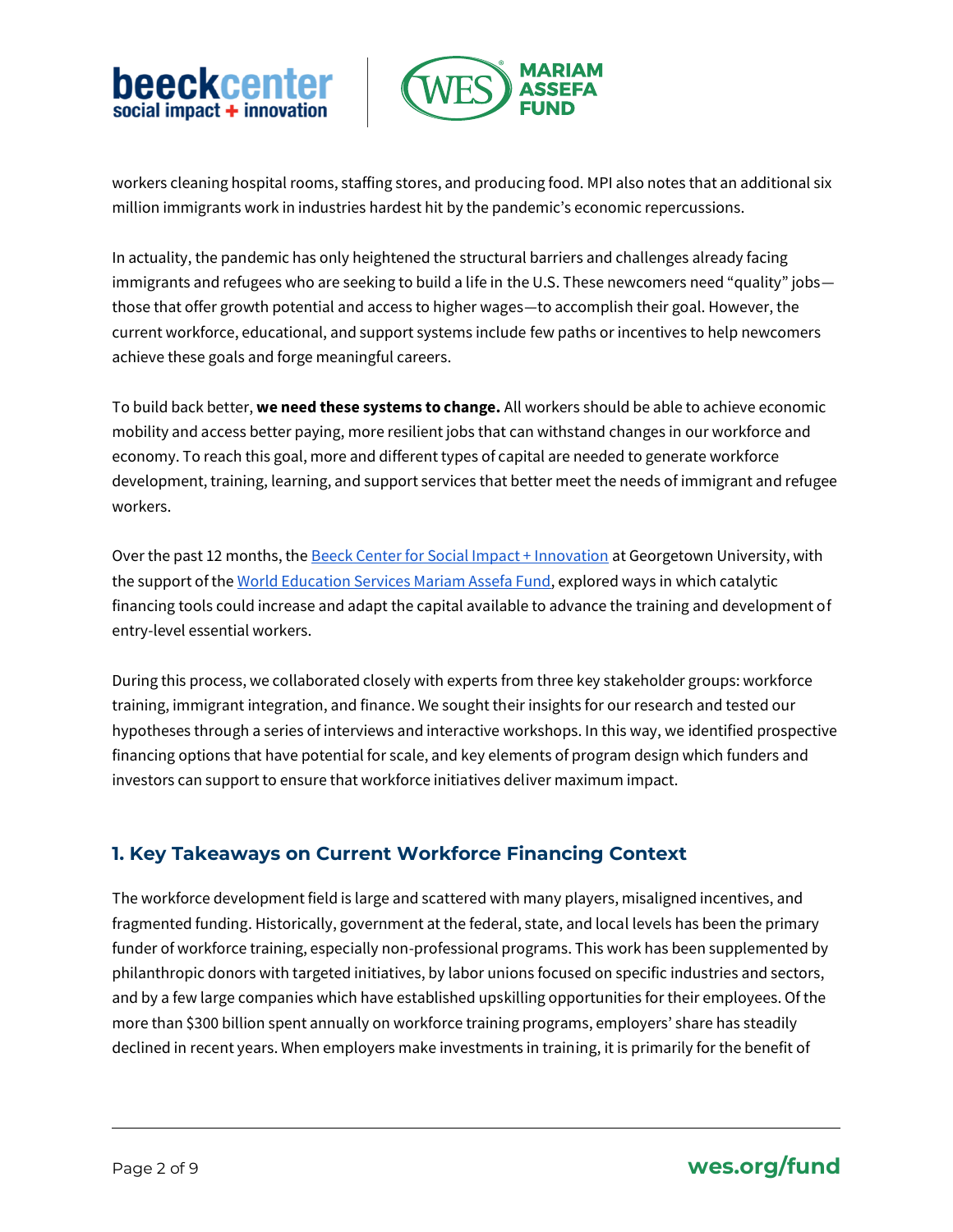



their workers in higher income roles. Very few employers invest in training entry-level employees, let alone address the needs of immigrant and refugee workers.

Even with the funds targeted at workforce training, numerous funding gaps remain, illustrating the urgent need for new sources of capital and new or adapted capital structures. We also need better information; for example, we really don't know how much it costs to train workers for various types of employment. The most recent federal survey of employer-provided training was conducted in 1995, and it lacked important detail about what types of workers these programs were designed to benefit.

At the individual level, the path for immigrants and refugees is particularly complex. They may have difficulty accessing or completing applicable training programs for many reasons unrelated to financing (for example, limited familiarity with English; distrust of government; and with the post-COVID shift to more online instruction, low digital literacy or digital access). We lack significant data on such critical elements as how many immigrants and refugees participate in workforce development programs, as federal data on workforce programs do not separate out immigrants and refugees.

#### **2. Recommendations for Grantmakers and Impact Investors**

From our exploration, we have developed several recommendations for grantmakers and impact investors interested in advancing workforce development for essential workers, in particular immigrants and refugees. We focus on the use of **catalytic capital**: capital invested with the aim of motivating the participation of additional funders who might not join an effort were it not for the catalyst.

**Grantmakers** are important players in creating a structure supportive of effective workforce development. Their capital helps build the knowledge base. They fund data collection, research, evaluation, capacity building, support services, and pilots to test new ideas. Possible actions are:

- **Gather more robust data** on the immigrant and refugee populations in the U.S., including market size. Better and more comprehensive data will support more effective programs. Employers may not know the value of their existing immigrant staff, including immigrant workers whose entrylevel positions may not be commensurate with their skills and experience. Tools and support are also needed to help practitioners evaluate the impact of programs at a more granular level, particularly from an intersectionality perspective (for example, by race, gender, immigration status, and so on).
- **Conduct research to build the case**. The workforce development ecosystem and immigrant integration practitioners need support making the case to other grantmakers and impact investors

## Page 3 of 9 **wes.org/fund**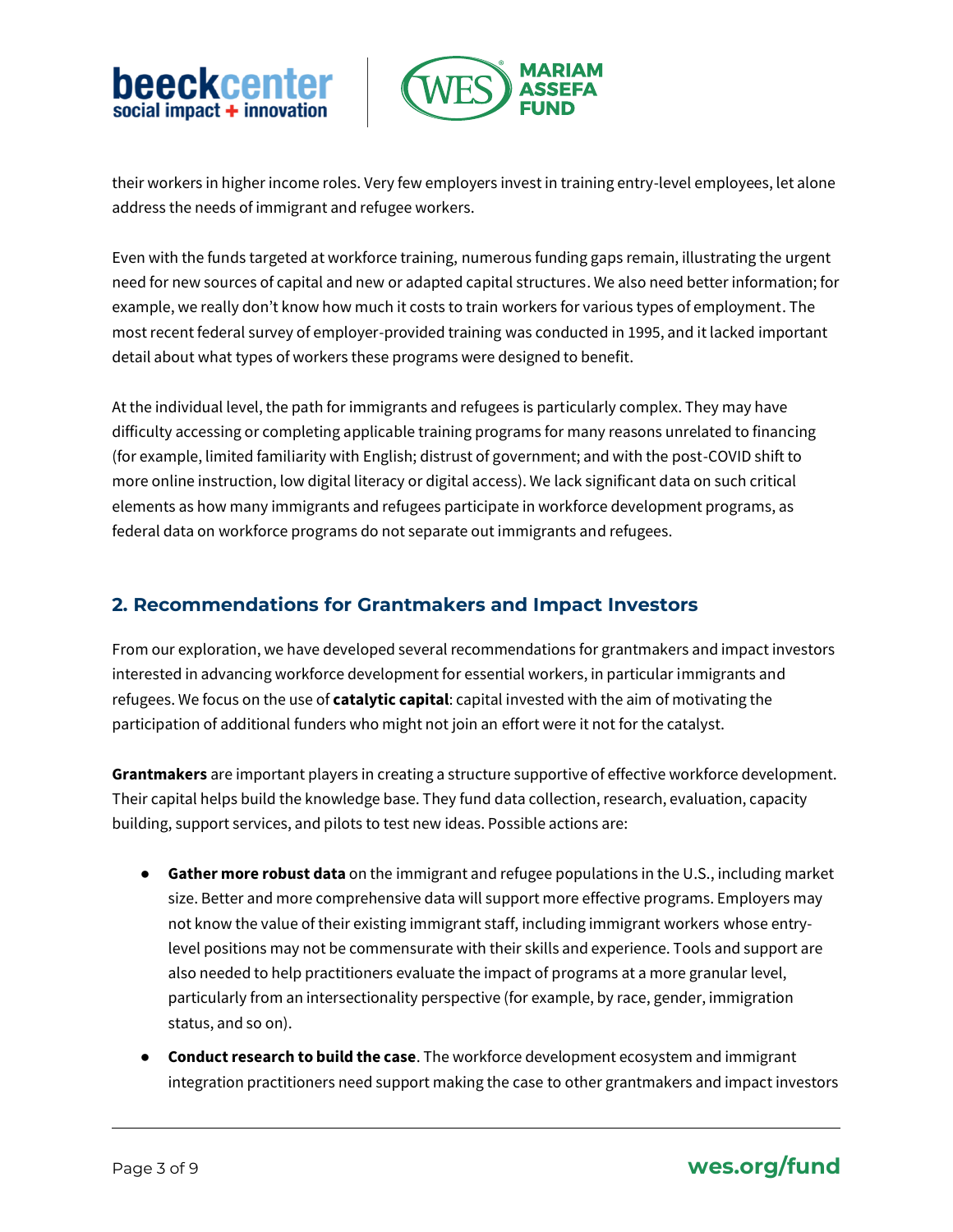



on their program and service delivery model, the return on investment, and more. For example, experts note the need for deeper research to determine the fully loaded cost of training (including payroll, content development, materials, facilities, stipends to support low-wage workers' childcare expenses and foregone wages, etc.). This research and other related tools, such as case studies, can help unlock overlooked sources of capital.

- Enable **capacity building at the organization level**, such as digital literacy for staff, and **field building**, such as educating workforce boards and impact investors about the needs and opportunities related to immigrants and refugees.
- Fund organizations that think holistically about the needs of workers and that offer **services to scaffold the workers**, including childcare, digital access, English language training, transportation, and more.
- Pilot **new partnerships or replicate** existing successful models that promote economic mobility. These pilots should continue to bring to light the features that work best for which communities, and which incentives are most effective.
	- o Existing pilots worth tracking include Social Finance's [Career Impact Bond,](https://socialfinance.org/career-impact-bonds/) a studentcentric Income Share Agreement (ISA) designed to enable economic mobility. The model has several features intended to increase the likelihood of successful placement: no tuition required from the students, training for high-demand occupations, and inclusion of support services (for example, childcare).

Social Finance's Career Impact Bond is a financing model that expands access to quality, industry-recognized career training to people who face barriers to education and employment like low income, criminal justice involvement, and immigration status.

- $\circ$  A variation uses an evergreen fund of philanthropic capital to target the training to entrylevel workers. When creating an ISA, it is important to ensure that the structure incentivizes the desired outcome as much as possible.
- o A new approach might be providing capital to Employee Stock Ownership Plans or cooperatives to test their potential to generate immigrant wealth[. Research shows](https://www.ownershipeconomy.org/wp-content/uploads/2017/05/employee_ownership_and_economic_wellbeing_2017.pdf) that businesses with wealth-sharing models are more stable, more profitable, and more productive in the long term than those with performance-based pay systems.

## Page 4 of 9 **wes.org/fund**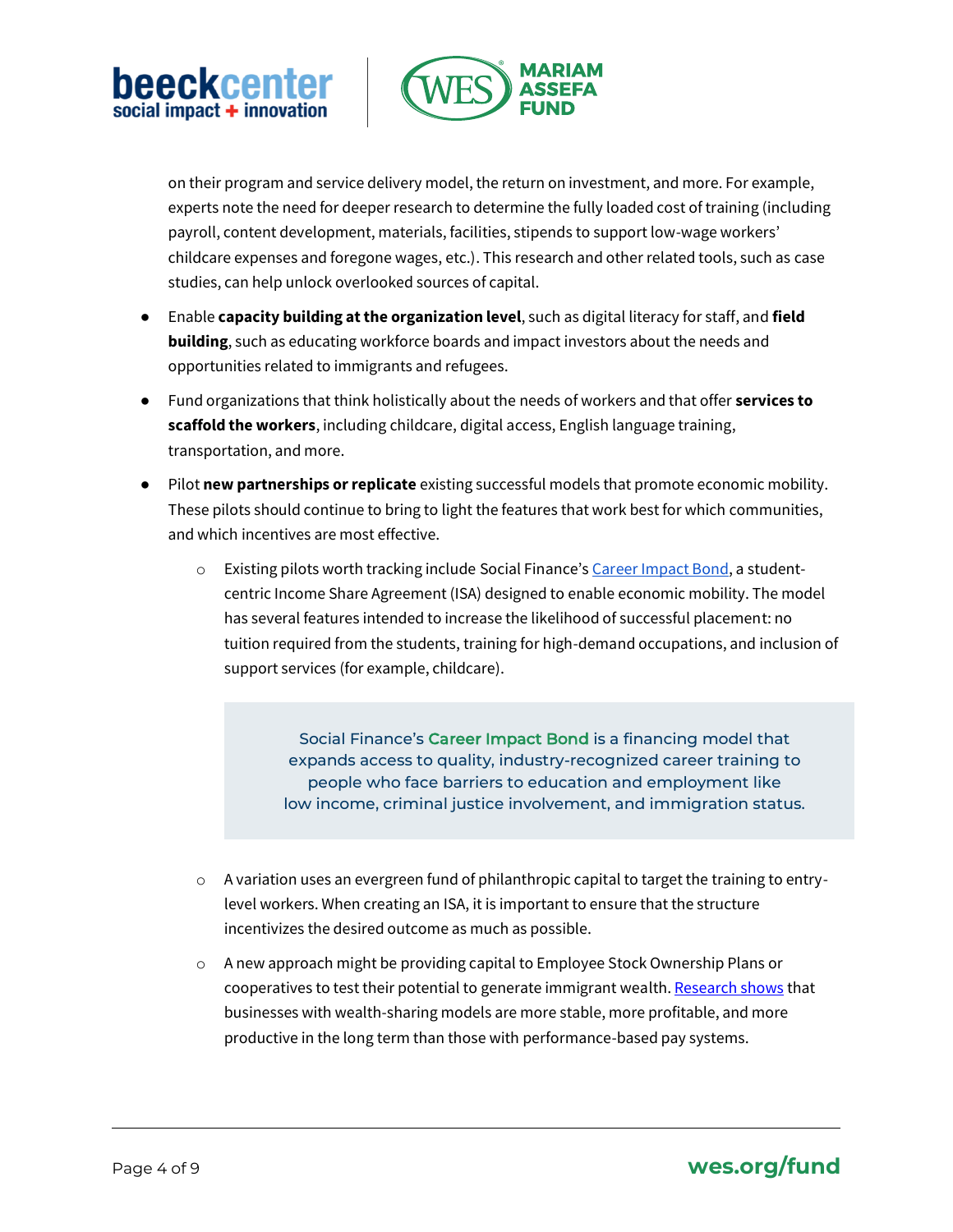



● Some grantmakers may choose to provide funds as **concessionary capital** in an investment. As noted above, this capital would not require a market rate of return and would facilitate the participation of investors seeking higher returns. In this way, grantmakers can also participate in some of the impact investing opportunities outlined below.

**Impact investors** seek a defined impact from their involvement (in this case, activities advancing workforce development of immigrants and refugees). Their targeted financial return may range from market rate to below market. There are several ways in which impact investment capital can support better outcomes for immigrant and refugee workers, including:

- Finance direct service organizations' efforts to reach and better support entry-level essential workers, in particular immigrants and refugee workers, with:
	- o **Social Impact Bonds (SIB)**, incentivizing workforce-related outcomes, such as th[e](https://economicmobilitycorp.org/stepping-interim-findings-jvs-bostons-english-advancement-show-large-earnings-gains/) [JVS](https://economicmobilitycorp.org/stepping-interim-findings-jvs-bostons-english-advancement-show-large-earnings-gains/)  [Boston's English for Advancement](https://economicmobilitycorp.org/stepping-interim-findings-jvs-bostons-english-advancement-show-large-earnings-gains/) whose early results show promise. The patient capital supplied by impact investors would enable the SIB to extend the time needed for repayment.
	- o [Impact covenants](https://www.confluencephilanthropy.org/-Impact-Covenants-Term-Sheets-As-Tools-For-Change) which are still largely in the conceptual stage, but worth exploring.



*Photo from JVS' website*

● **Provide equity or debt capital to** Community Development Financial Institutions (CDFIs) to bolster their balance sheets and expand investing. This could be a single investment or part of a regional partnership with other investors and local groups. [Opportunity Finance Network,](https://ofn.org/about) a membership network of CDFIs, partners with various types of investors interested in disbursing capital with impact in low-income communities.

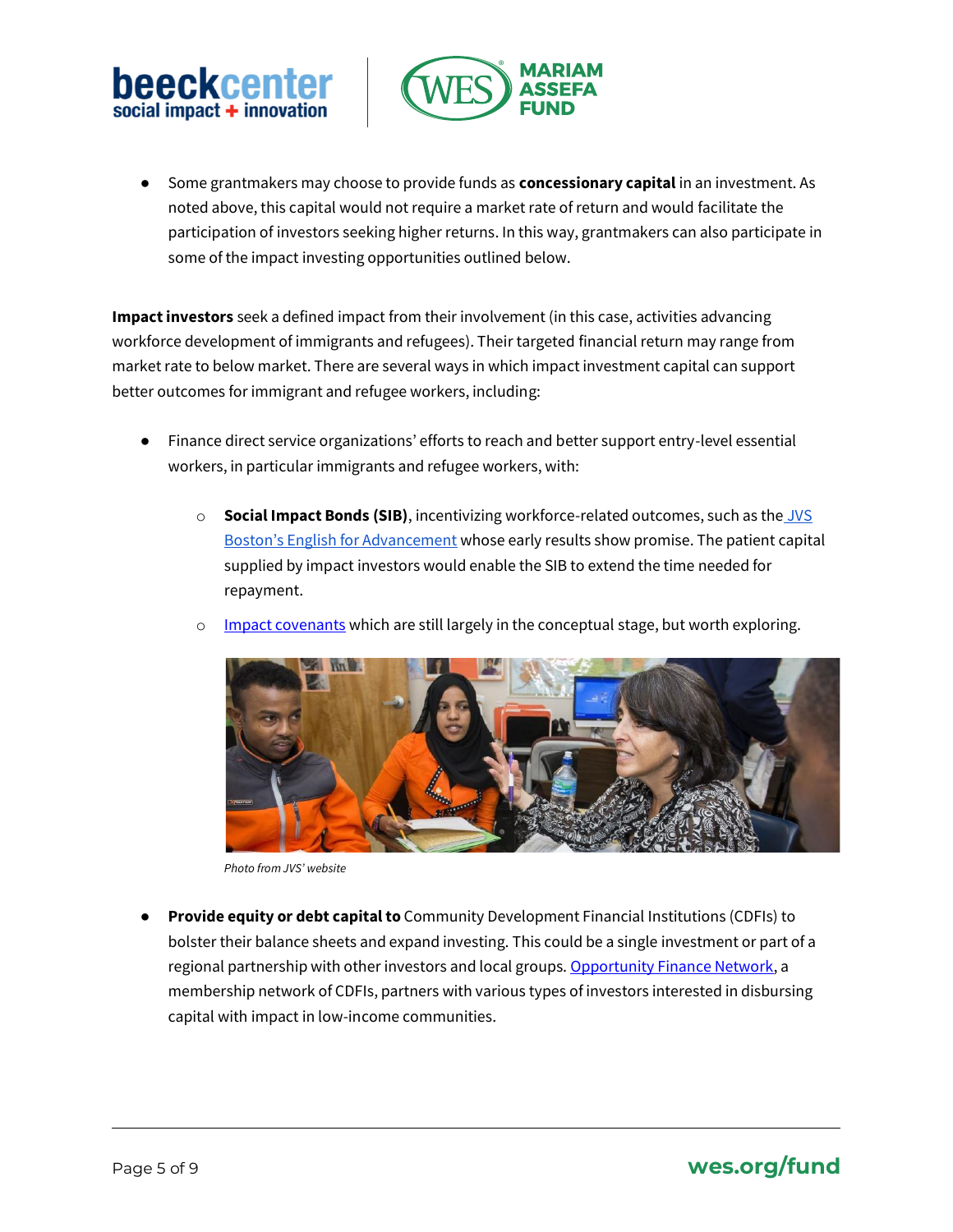# beeckcenter social impact  $+$  innovation



- **Invest in blended capital vehicles**. Investors have different levels of risk tolerance, return targets, and timelines. Connecting a variety of investors can enable patient capital to subsidize more traditional market capital, and bring more funds to bear on the workforce challenge. Institutions such as the [World Bank's International Finance Corporation](https://www.ifc.org/wps/wcm/connect/CORP_EXT_Content/IFC_External_Corporate_Site/Solutions/Products+and+Services/Blended-Finance) long allocated blended capital to crowd in private funds that otherwise might not address development challenges. Guarantees or loan loss reserves from impact investors or grantmakers can be particularly helpful in bringing in public and private sector investors.
- **Catalyze new financial products, such as social bonds**. The **Ford Foundation's \$1 billion Social** [Bond](https://www.fordfoundation.org/the-latest/news/ford-foundation-announces-sale-and-pricing-of-landmark-1-billion-social-bonds/) issued in 2020 attracted more than 100 impact and mainstream investors and enabled the foundation to double its usual annual grants and support organizations impacted by COVID-19. While smaller investors would not have the balance sheet to support such vehicles, creating a consortium of providers of long-term capital could be an option.
- There are also several **borrower-friendly financing tools that can help individual workers pursue** their educational and training goals without resorting to predatory lenders, such as:
	- o **[Lending circles](https://missionassetfund.org/lending-circles/)** like those facilitated by Mission Asset Fund build on the model of lending circles in the developing world (most notably from the Grameen Bank). In the MAF model, individuals first apply and participate in online financial education. They are then placed in small groups and commit to contributing a set monthly amount. Each month, one member receives the loan, interest-free, which they can use for training or anything else. Repayment is reported to credit bureaus, helping the borrower build a credit record. The combination of financial education and social ties to the group reduces the chance of poor performance.



*Mission Asset Fund's Lending Circles bring people together to form zero-interest, small dollar loans.*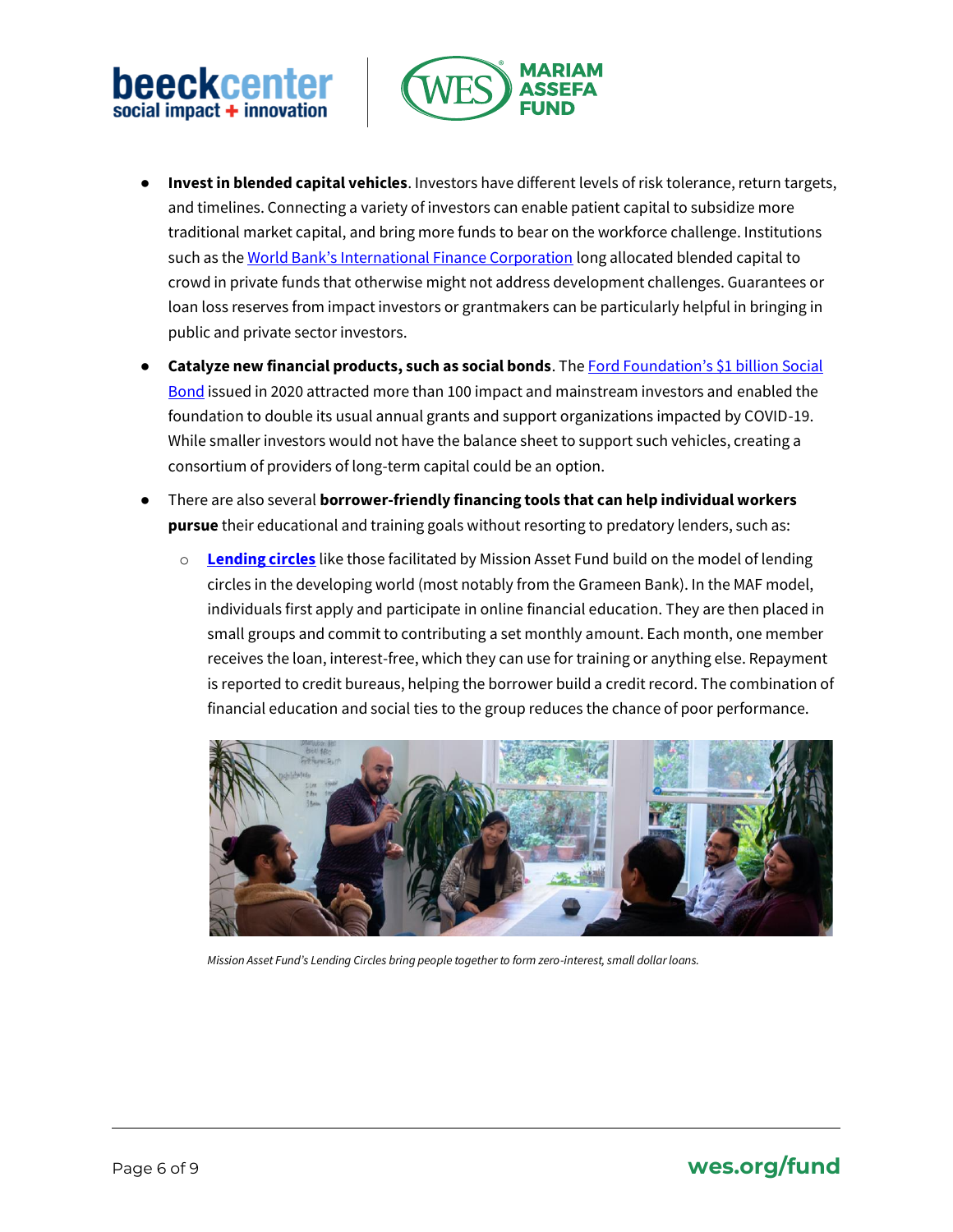



o **Flexible, affordable consumer and microenterprise models coupled with financial coaching** are used by the International Rescue Committee's Center for Economic Opportunity (IRC-CEO). In 2020, the WES Mariam Assefa Fund invested alongside other impact investors in the Social Impact Fund, a partnership between the IRC-CEO (a CDFI with 15 years of experience successfully lending to low-income communities) and the Refugee Investment Network.

> IRC-CEO estimates that **80% of its borrowers will be immigrants and refugees**, with the balance likely from Black, Indigenous, and People of Color (BIPOC) communities.

o **ISAs** such as those offered by th[e San Diego Workforce Partnership](https://workforce.org/isa/) and Pursuit, an intensive fellowship program for adults from underserved communities interested in pursuing careers in software development. ISAs can specifically support entry-level workers, perhaps by testing various incentives (for example, providing small contributions to tuition, to be repaid at designated points during training).

## **3. Program Design Elements for Funders and Practitioners to Consider**

Over the course of this project, we identified several recurring program attributes that helped increase the likelihood of success. They included best practices in program design—for example, incorporating contextualized English language learning and transferable skills such as digital literacy and customer service, linking training to actual jobs; and other attributes related to program financing. We recommend that funders interested in supporting this work seek out programs that:

- **Involve key stakeholders—**in particular immigrant and refugee workers and workforce organizations serving those constituencies—in the design phase, so that programs meet the needs of all. As noted above, while we concentrate on the role of grantmakers and impact investors, we also see **opportunities for employers and government** to provide more and different types of capital than they currently offer. Public sector agencies should lead **regional collaborations** with immigrants and refugees in mind, and support the efforts of local workforce boards. Employers should actively engage in crafting **training programs that help train workers for the jobs** that will exist.
- Target industries that can utilize immigrants' experience, such as those requiring a multilingual and multicultural workforce, and consider how typical career pathways programs, such as

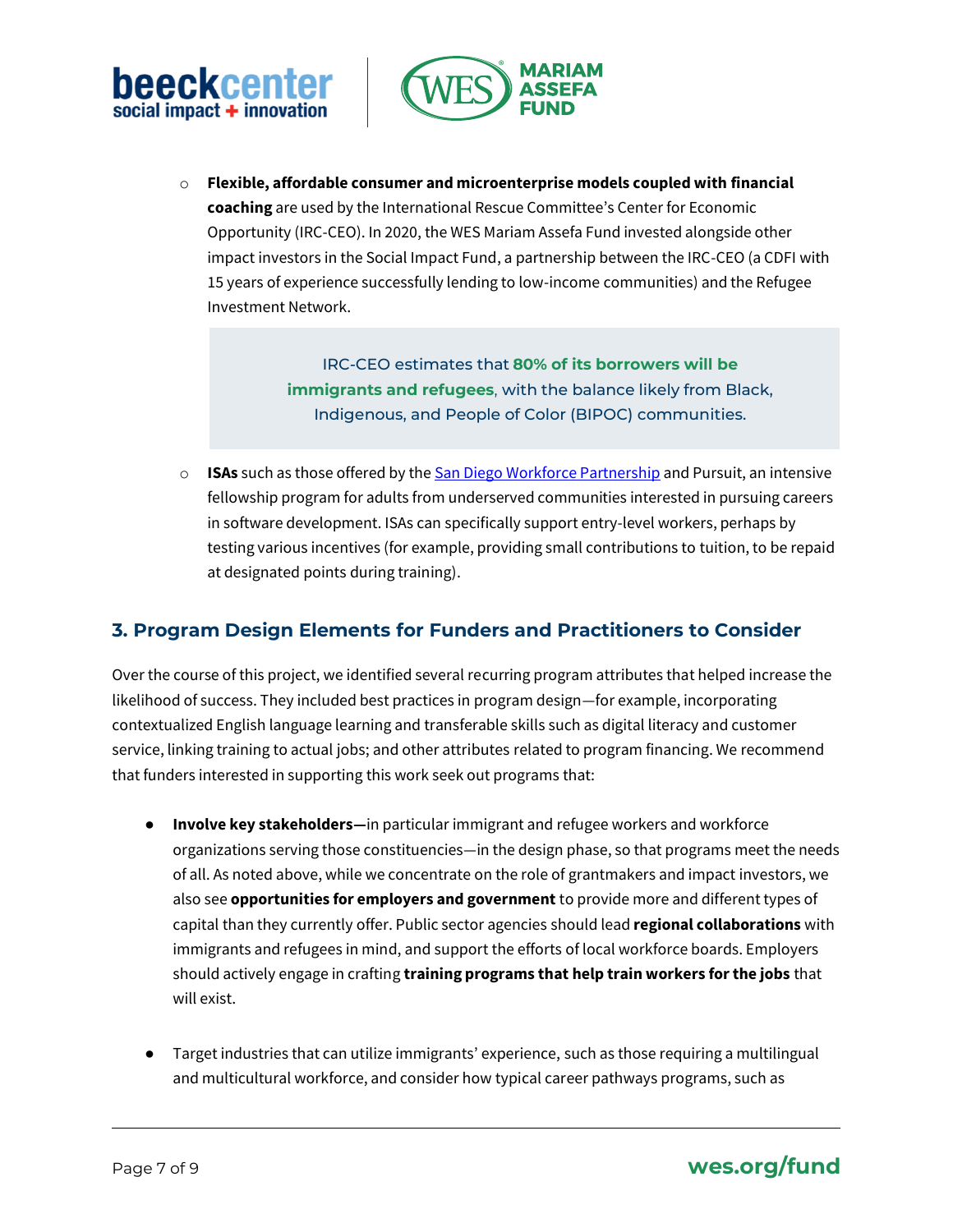



**apprenticeship and pre-apprenticeship programs,** can be designed and implemented with particular attention to the skills, cultural competencies, and needs of immigrants and refugees.

- **Account for all program costs**, including wraparound or scaffolding supports, such as childcare and digital access. As an example, Social Finance's [Career Impact Bond](https://socialfinance.org/career-impact-bonds/) includes the cost of childcare when calculating the price of its program.
- Build trust among immigrant communities by **collaborating with intermediaries** who have already proven themselves to newcomers. For example, [Building Skills Partnership \(BSP\),](https://www.buildingskills.org/) an alliance of labor and management, had operated a respected Green Janitor Program and was thus well-positioned to launch its Infectious Disease Certification Program. When it recognized that COVID-19 would increase the cleaning requirements of property owners, BSP launched the program with immigrant janitors in mind.



*BSP's impactful work with janitors, airport workers, and other property service staff can serve as a model for other organizations*  looking to create viable career pathways for similar frontline and service sector workers, many of whom earn low wages and struggle *to advance economically.*

- Leverage all sources of capital. Some may be hiding in plain sight, such as the [Ability to Benefit](https://www.clasp.org/blog/federal-guidance-explains-how-ability-benefit-provision-aligns-career-pathway#:~:text=The%20Ability%20to%20Benefit%20(ATB,lift%20them%20out%20of%20poverty.&text=The%20new%20definition%20provides%20that,high%20school%20diploma%20or%20equivalency.) provision of the federal Higher Education Act; and **SNAP Employment and Training (SNAP E&T)** through which the USDA funds states to operate programs for SNAP beneficiaries to gain skills or experience leading to economic self-sufficiency. Grantors and impact investors can build on these existing but insufficient sources of capital.
- Finance training to **reward and incentivize measurable outcomes**. Be clear about the problem being solved, and match the incentive and the financing model to that problem. As an example, current public funding requirements mean that many adult education programs focus more on increasing the educational grade-level equivalent of participants than on preparing them to obtain higher-paying jobs. However, there are alternative models that incentivize more workforce-related outcomes, such as SIBs and some ISAs.
- Collect **data about the educational and professional experience of workers,** especially workers born outside the U.S. These individuals have much to offer employers and can likely upskill quickly if given relevant training.